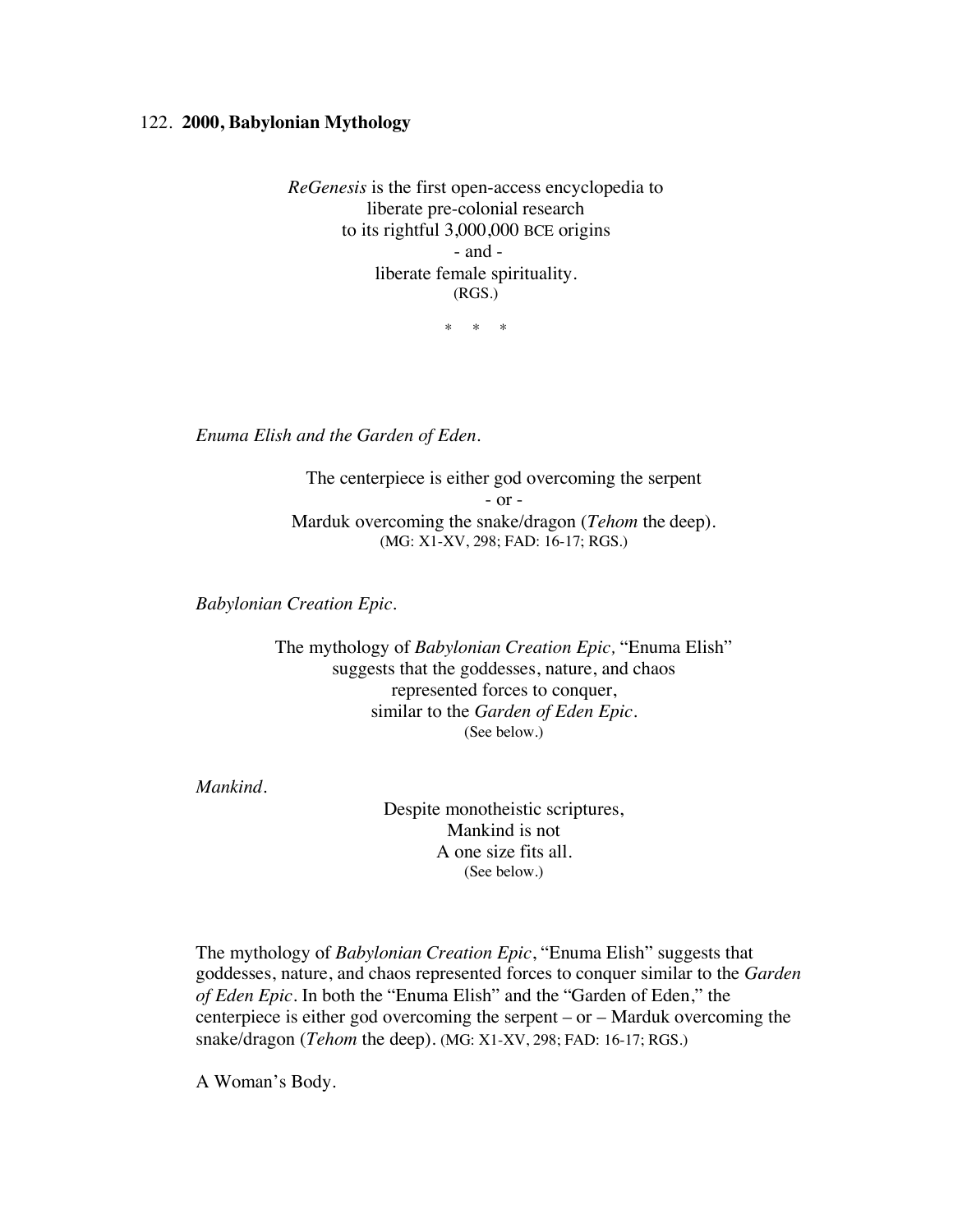[T]he hero Marduk kills the monster Tiamat and forms the world from her body. The heavens, the stars, the seas, the rivers, and the land all begin as parts of her. A woman's body is the body of the world. …Mother and world are presented as identical (RAG: 158).

The above summary was based on "The Epic of Creation" in the *Documents from Old Testament Times*. Translation of "Enuma Elish." (EOC: 10-11; RAG: 161-2.)

### "Enuma Elish."

iv. 101

He shot there through an arrow, it pierced her stomach, Clave through her bowels, tore into her womb; Thereat he strangled her, made her life – breath ebb away, Cast her body to the ground, standing over it [in triumph].

#### 135

He rested, the lord, examining her body; Would divide up the monster, create wonder of wonders! He slit her in two like a fish of the drying yards, The one half he positioned and secured as the sky …

# vi.1

[Therein] traced the lines for the mighty gods, Stars, star – groups and constellations he appointed for them: He determined the year, marked out in its divisions, For each of the twelve months appointed three rising stars.

# 5

Having established the rules for the [astronomical] seasons; He laid down the Crossing – line to make known their limits; And that none should make mistake or in any way lose speed He appointed, conjointly with in, the  $Enil - and Ea - lines$ .

## 9

The great [Sun–]gates he opened in both sides of her ribs, Made strong the lock – fastening to left and right: In the depths of her belly he laid down the *elati*. He made the moon to shine forth, entrusted to him at night.

### 53

He places her in position, heaped [the mountains] upon … Made the Euphrates and Tigris to flow through her eyes (EOC: 10-11; (RAG: 161-2).

For the full "Enuma Elish" translation: Thomas, D. Winston, Ed. Trans. "The Epic of Creation." *Documents from Old*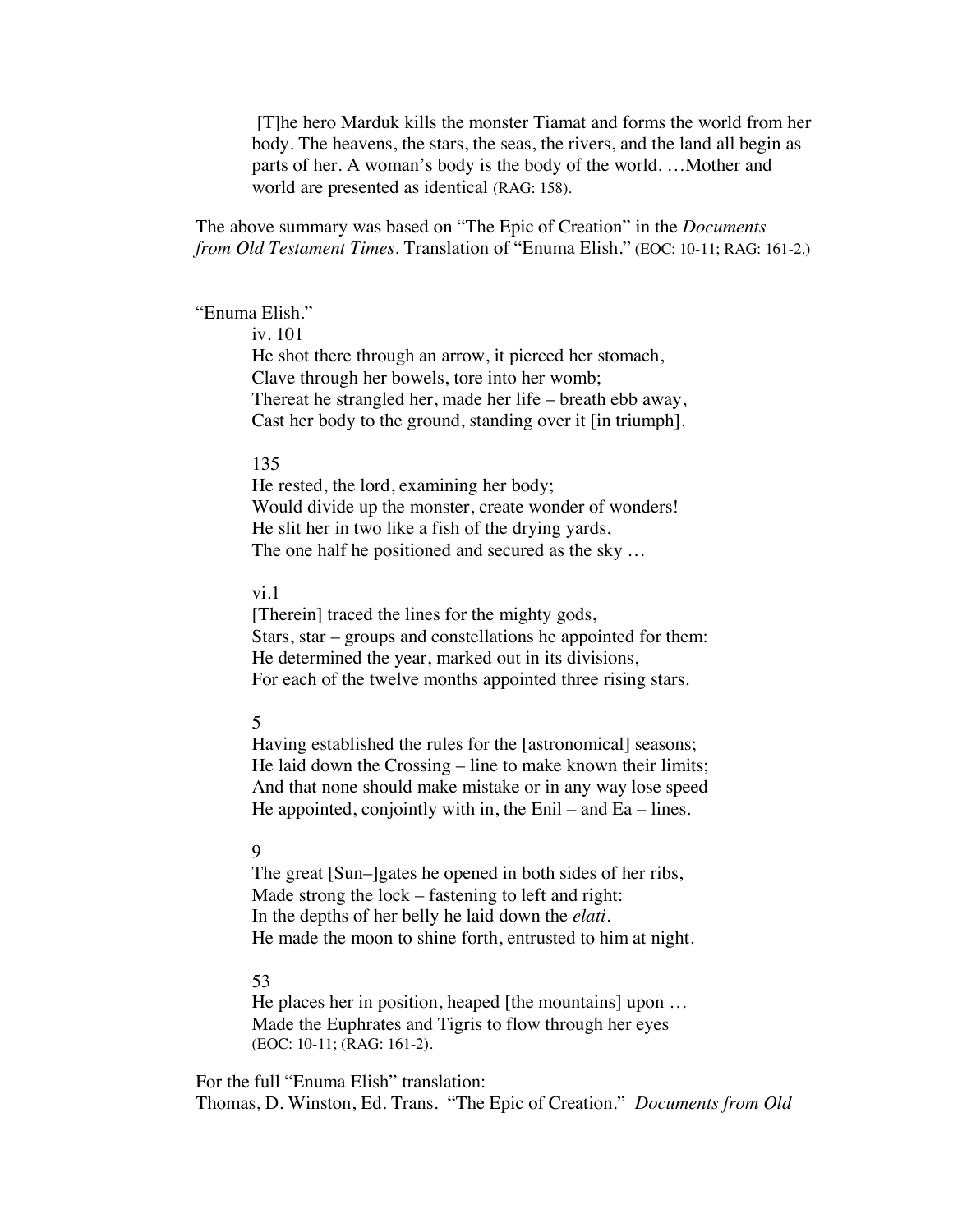*Testament Times*. London, England: T. Nelson, 1958. (EOC: 10-11.)

Further *Enuma Elish* research and interpretations:

- Jacobsen, Thorkild. "The Battle between Marduk and Tiamat." *American Oriental Society* 88.1 (Jan.-Mar. 1968): 104-108. (BBM.)
- James, Edward Oliver. *Ancient Gods: The History and Diffusion of Religion in the Ancient Near East and the Eastern Mediterranean.* London, England: Weidenfeld & Nicolson, 1960. 87-90. (AG.)
- Kramer, Samuel Noah. "Sumerian Historiography." *Israel Exploration Journal* 3.4 (1953): 217-232. (KSH.)
- Muss-Arnolt, W. "The Babylonian Account of Creation." *Biblical World* 3.1 (Jan. 1894): 17-27. (BAC.)
- Pritchard, James Bennett. *The Ancient Near East; An Anthology of Texts and Pictures*. Princeton, NJ: Princeton University Press, 1958. 60-72. (ANE.)
- Puhvel, Jaan. *Comparative Mythology*. 1987. Baltimore, MD: Johns Hopkins University Press, 1993. 21-32. (CM.)

Further research on the *Babylonian Creation Epic*, "Enuma Elish" including Tiamat, and Marduk plus alternate dating considerations, 1650, Hurrians and Goddess Tiamat; 668-626, Sumerian Mythology; and 587-500, Demise of Sumerian and Babylonian Goddesses. (RGS.)

Further research: 2300, Sumerian Transitions. (RGS.)

Further Inanna research: 5000-4900, Inanna in Uruk, Mesopotamia; 4000, Sumer, Mesopotamia, and Mythologems; 2500, Inanna, Holder of the Me; 2400, Lilith and Eve; 2370-2316, Akkadian Enheduanna and Inanna's Hymns; 2300, Sumerian Transitions; 1800, Re-Visioning Goddess Sarah and Abraham; and 1750, Hammurabi Laws, Babylon, Ishtar, and Inanna. (RGS.)

Given numerous translations, interpretations and discoveries, various dating considerations for myths and tablets in this entry, including Enuma Elish, 1600-1100 BCE may hearken back to the 2300 BCE Ziusudra tablets. Just as there are varying accounts of creation in the Bible, so also do the Mesopotamian accounts to which they relate differ. There are three Mesopotamian stories dealing with the creation, the flood and the *fallen*, or more properly, limited, state of humankind. These are *Adapa, Atrahasis* and *Enuma Elish*. In addition to these, motifs scattered through the epic of *Gilgamesh* impinge on the creation, the flood and the mortality of Humans. (SOTB: 32.)

Further research and discussions on Mesopotamia myths, epics and tablet dating challenges:

Baring, Anne, and Jules Cashford. *The Myth of the Goddess: Evolution of an Image*. London, England: Viking, 1991. 175-224. (MG.)

Callahan, Tim. *Secret Origins of the Bible.* Altadena, CA: Millennium Press, 2002. (SOTB.)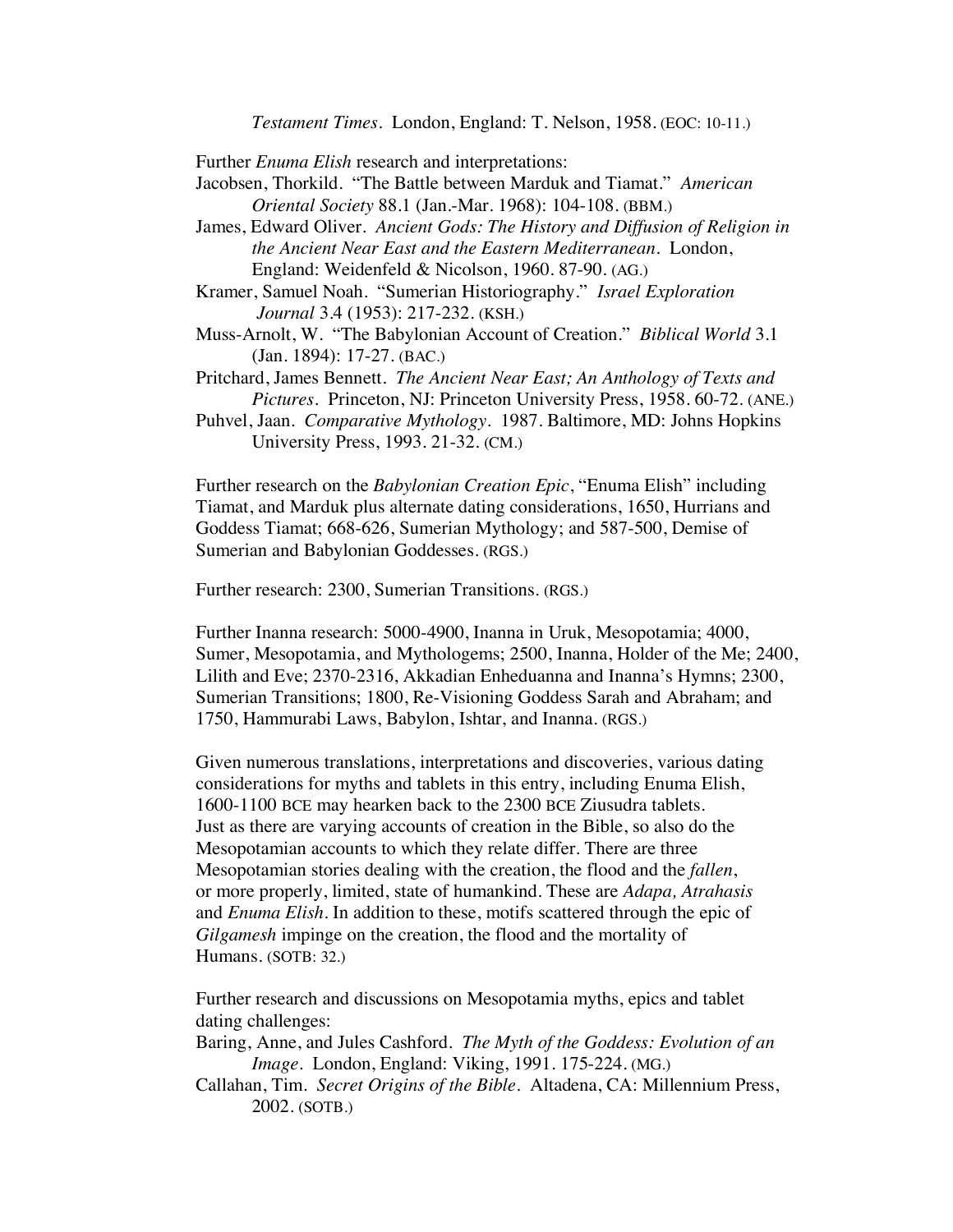Campbell, Joseph. *The Masks of God: Occidental Mythology.* Harmondsworth, England: Penguin Books, 1984. 80-81. (MOG.)

- Dalley, Stephanie. *Myths from Mesopotamia: Creation, the Flood, Gilgamesh, and Others*. Oxford, England: Oxford University Press, 1989. 228-229. (MFMC.)
- Gadotti, Alhena. "Portraits of the Feminine in Sumerian Literature." *Journal of the American Oriental Society* 131.2 (Apr.-Jun. 2011): 195-206. (PFS.)
- Kramer, Samuel Noah. *From the Poetry of Sumer*. Berkeley, CA: University of California, 1979. (FPS.)

Nilson, Sherrill V. *Gilgamesh in Relationship: A Feminist, Kleinian Hermeneutic of the Contemporary Epic.* Diss. CIIS, 2000. Ann Arbor, MI: ProQuest/UMI, 2000. (Publication No. AAT 9992393.) (GIR.)

- Sandars, N. K. *Epic of Gilgamesh: An English Version with an Introduction.* Harmondsworth, England: Penguin Books, 1971. (EOG.)
- Shryock, Andrew, Daniel L. Smail, and Timothy K. Earle. *Deep History: The Architecture of Past and Present*. Berkeley, CA: University of California Press, 2011. (DH.)
- Stanton, Elizabeth C. *The Woman's Bible*. Seattle, WA: Coalition Task Force on Women and Religion, 1974. (TWB.)
- Starhawk. *Truth or Dare: Encounters with Power, Authority, and Mystery.* San Francisco, CA: Harper & Row, 1987. 32-40. (TDE.)

Further research on theocratic cosmologies, mythic heroes, and savior Godtraditions:

- Aarons, Mark, and John Loftus. *Unholy Trinity: The Vatican, the Nazis, and the Swiss Banks*. New York, NY: St. Martin's Griffin, 1998. (UT.)
- Baring, Anne, and Jules Cashford. *The Myth of the Goddess: Evolution of an Image*. London, England: Viking, 1991. 290-298. (MG.)
- Christ, Carol P. *Rebirth of the Goddess: Finding Meaning in Feminist Spirituality*. New York, NY: Addison-Wesley, 1997. 48-49; 160-171. (ROG.)
- \_\_\_\_\_. "Patriarchy as a System of Male Dominance Created at the Intersection of the Control of Women, Private Property, and War, Part 2." *Feminism and Religion* (18 Feb. 2013 http://feminismandreligion.com). (PSM.)
- \_\_\_\_\_. "A New Definition of Patriarchy: Control of Women's Sexuality, Private Property, and War." *Feminist Theology* 24:3 (April 2016): 214-225. (NDP.)
- Curran, L. C. "Rape and Rape Victims in the Metamorphoses." *Arethusa* 11.1-2 (1978): 213-241. (RPV.)
- Eilberg-Schwartz, Howard, and Wendy Doniger. *Off with Her Head! The Denial of Women's Identity in Myth, Religion, and Culture*. Berkeley, CA: University of California Press, 1995. (OWH.)
- Finkelberg, Margalit. *Greeks and Pre-Greeks: Aegean Prehistory and Greek Heroic Tradition.* Cambridge, England: Cambridge University Press, 2005. 173-176. (GPG.)
- Goodison, Lucy. *Moving Heaven and Earth: Sexuality, Spirituality and Social*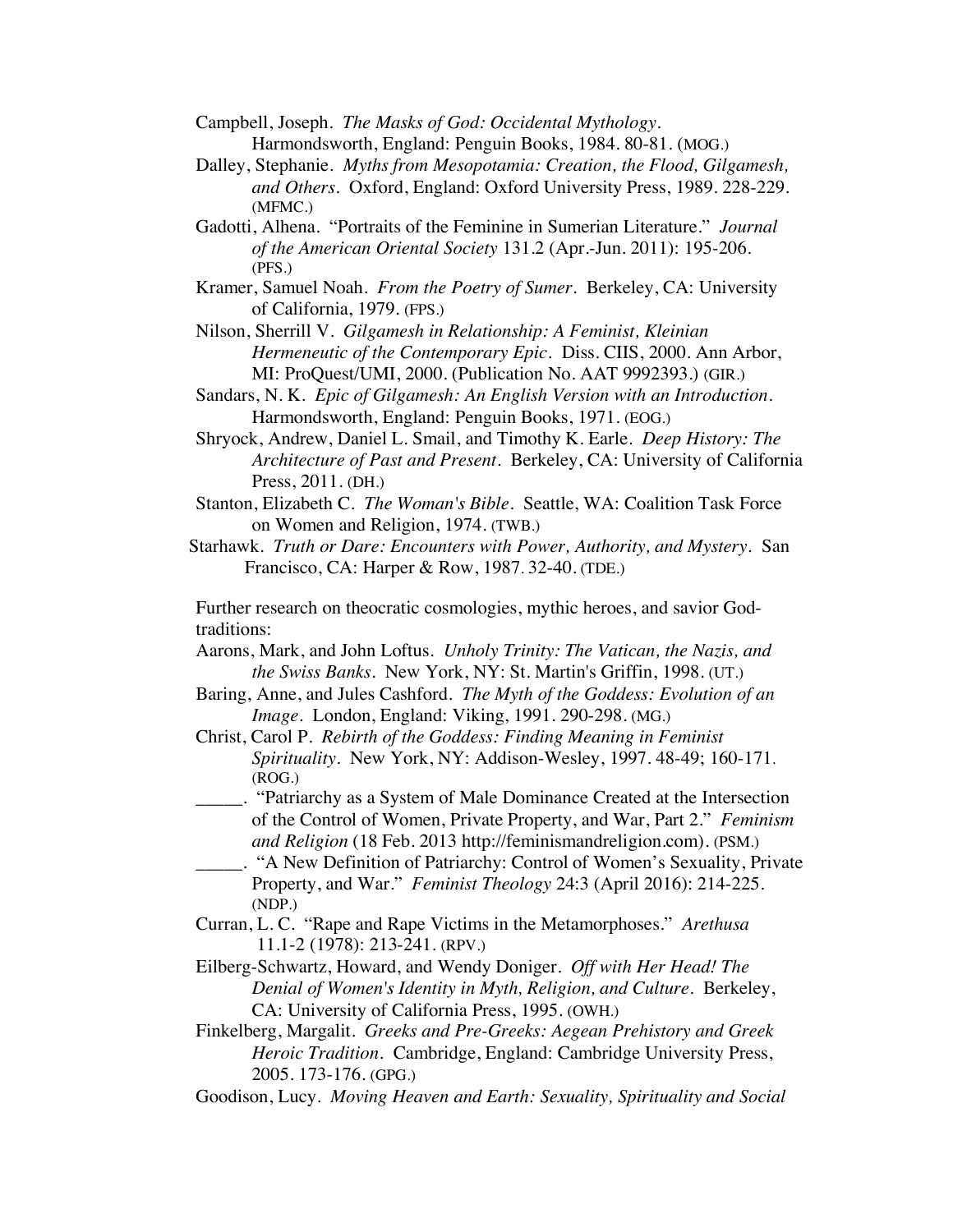*Change.* Aylesbury, Bucks, England: The Women's Press, 1990. (MHE.)

- Hinds, Stephen. *The Metamorphosis of Persephone: Ovid and the Self-Conscious Muse*. Cambridge [Cambridgeshire], England: Cambridge University Press, 1987. (MOP.)
- Jantzen, Grace. *Foundations of Violence*. London, England: Routledge, 2004.  $(FV)$
- Keller, Mara Lynn. "Violence Against Women and Children in Scriptures and in the Home." *The Rule of Mars: Readings on the Origins, History and Impact of Patriarchy.* Ed. Christina Biaggi. Manchester, CT: Knowledge, Ideas & Trends, 2005. 225-240. (VA.)
- Kertzer, David I. *The Pope and Mussolini: The Secret History of Pius XI and the Rise of Fascism in Europe.* Oxford, England: Oxford University Press, 2014. (TPM.)
- Martos, Joseph, and Pierre Hégy. *Equal at the Creation: Sexism, Society, and Christian Thought*. Toronto, Canada: University of Toronto Press, 1998. (EAC.)
- Rayor, Diane. *The Homeric Hymns: A Translation, with Introduction and Notes.* Berkeley, CA: University of California Press, 2004. (HH.)
- Reid-Bowen, Paul. *Goddess as Nature: Towards a Philosophical Thealogy.* Burlington, VT: Ashgate Publishing Co., 2007. (GAN.)
- Richlin, Amy. "Reading Ovid's Rapes." *Arguments with Silence: Writing the History of Roman Women*. Ann Arbor, MI: The University of Michigan Press, 2014. 158-179. (ROR.)
- Sissa, Giulia. "The Sexual Philosophies of Plato and Aristotle." *A History of Women in the West: I. From Ancient Goddesses to Christian Saints.* Ed. Pauline Schmitt Pantel. Trans. Arthur Goldhammer. Cambridge, MA: Harvard University Press, 1992. 46-81. (SPPA.)
- Thornhill, Randy, and Craig T. Palmer. *A Natural History of Rape: Biological Bases of Sexual Coercion*. Cambridge, MA: MIT Press, 2000. (NHR)
- Weil, Simone. *The Iliad: Or, the Poem of Force*. Wallingford, PA: Pendle Hill, 1962. (TLPF.)
- Yalom, Marilyn. "Wives in the Ancient World: Biblical, Greek, and Roman Models." *A History of the Wife*. New York, NY: HarperCollins, 2001. (HOW.)

Further research on mother – rite to father – right savior God  $*$  transitions: 92,000, Qafzeh or Kafzeh Cave and Ochre Symbolism; 4400-2500, Kurgan Invasions; 4400-2500, Olympus Hera; 4000-3000, Egypt, Africa, and Cathedra Goddesses; 3000-2780, Egyptian Bronze Age; 2686-2181, Old Kingdom Egypt (2600 Fifth Dynasty); 2600-1100, Late Indo–European Bronze Age; 2370-2316, Akkadian Enheduanna and Inanna's Hymns; 2300, Sumerian Transitions; 2300- 2100, Edfu Egypt; 1580, Zeus; 1450-1260, Hattusa and Yazilikaya, Anatolia**;** 1100-800, Iron Age; 1100-800, Mediterranean Dark Ages; 1000, Double Goddess Transition; 800-500, Archaic Greek Age; 700-550, Apollo at Delphi and Didymaion; 668-626, Sumerian Mythology; 587-500, Demise of Sumerian and Babylonian Goddesses; 323-30, Kom Ombo Temple; and 305-30, Esna Temple.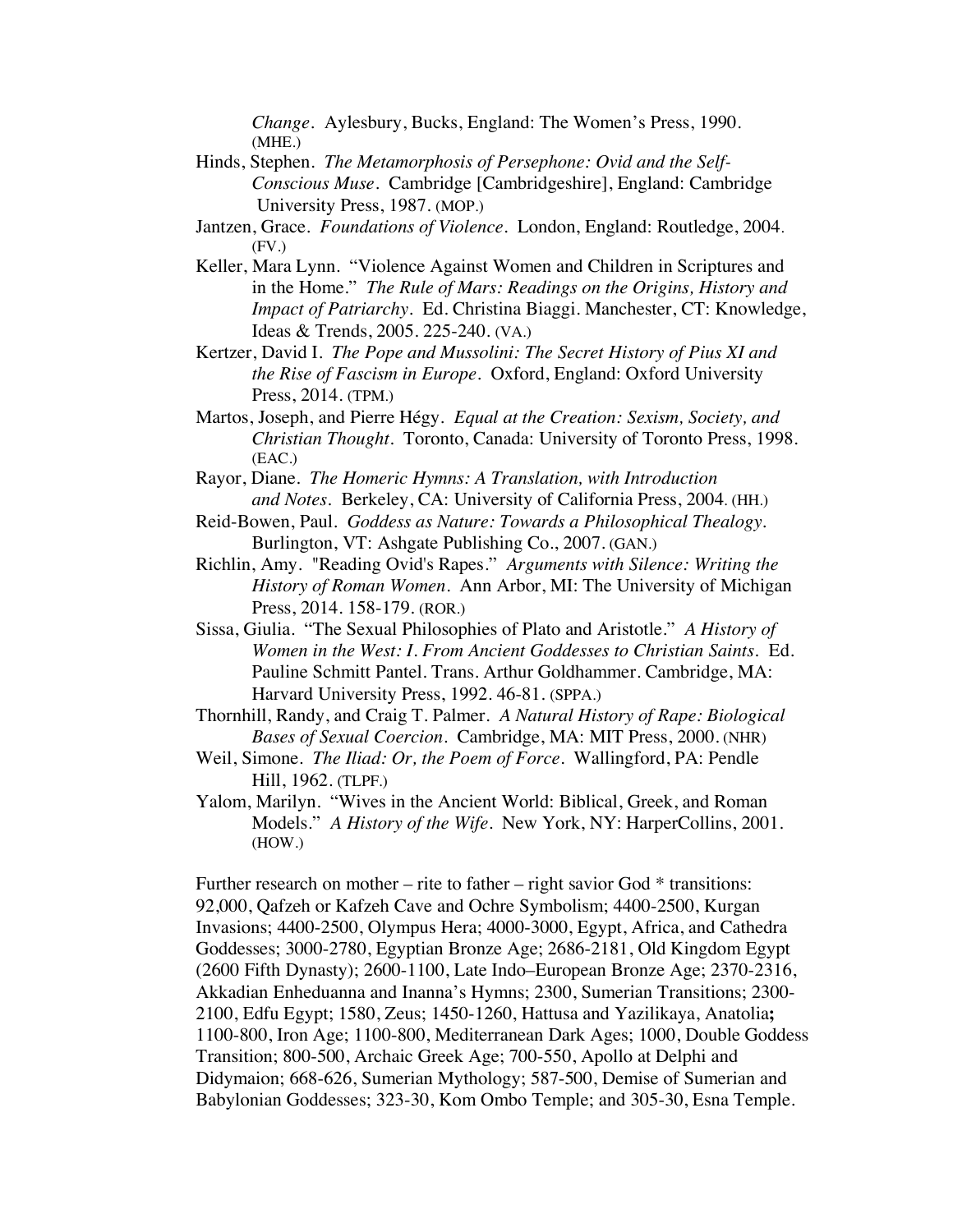(RGS.) (Also see CE entries: 325, Council of Nicaea and Goddesses and Gods; 431, Council of Ephesus and Virgin Mary, Anatolia and Virgin Mary; 570, Mohammed's Birth; 1207-1273, Rumi and Mother.) (RG.) \* Soteriology: study of God's salvation and ontological concepts of female evil.

The following speaks to the theory that *mankind* is not a one size fits all. Over the centuries, there has been a historic shift to a culture and society in which half of the population (*females)* are traditionally regarded as: politically; philosophically; psychologically; professionally; theologically; spiritually; academically; scientifically; sexually; biologically and etc. inferior or less than the other half. (MHE: 150.)

The repercussions of this shift in the symbolic plane can be seen NOT only in the division of male gods from female gods, but also in the separation of sky from earth, of mind from body, of spirituality from sexuality. Incorporated into the mainstream of Greek thought and later crystallized in the philosophical writings of Plato, these ideas then pass via Neoplatonism into Christian theology and contribute to the symbolic worldview, which is still dominant in western [global] society today. From this early Greek Geometric period onwards, European culture ceases to offer the imaginative vocabulary for any human being, female or male, to experience themselves as whole and undivided **(**MHE: 150).

This hierarchical dis-order is discussed at length throughout *Re-Genesis* including BCE entries: 4400-2500, Olympus Hera; 3100-2600, Proto Bronze Age Crete, Writing, and Heroes; 3000-1450, Gournia; 2500, Inanna, Holder of the Me; 2400, Sumerian Women in the Akkadian Period; 2400, Lilith and Eve; 2300, Sumerian Transitions; 1750, Hammurabian Dynasty, Babylon, Ishtar, and Inanna; 1580, Zeus; 1100-800, Iron Age; 1000, Gods; 800-500, Archaic Greek Age; 587-500, Demise of Sumerian and Babylonian Goddesses; 500-400 Classical Greek Era and Leading Male Authors; 384-322, Aristotle's Theory of Rational Male Dominance; and First Century BCE-Sixth Century CE, Summary of Female Catholic Priests and Synagogue Leaders.

IMAGE: MAP: NEAR EAST. SLIDE LOCATION MAPS, SHEET 1, ROW 3, SLEEVE 2, SLIDE #28, BCE. IT\_MAP\_S1\_R3\_SL2\_S28.jpg SHOT ON LOCATION: METROPOLITAN MUSEUM OF ART, NY. NOTE 1: FIELDWORK PROJECT 1998-2002.

IMAGE: ANCIENT CUNEIFORM SCRIPT: MARDUK'S TEMPLE, BABYLON. PHOTO: © GSA. DESCRIPTION: BOUNDARY STONE FROM MARDUK'S BABYLON TEMPLE INC. PROTECTIVE SPREAD EAGLE (ANZU?) ABOVE A FATHER AND SON, BOTH TEMPLE PRIESTS. BABYLONIAN SCRIPT (CUNEIFORM) ATTESTS TO LAND RIGHTS AND JUDGMENTS PLUS KUDURRU CURSES. SLIDE LOCATION NEAR EAST, SHEET 11, ROW 1, SLEEVE 4, SLIDE #4, 900-800 BCE. CU\_NEA\_S11\_R1\_SL4\_S4.jpg SHOT ON LOCATION: BRITISH MUSEUM: LONDON, ENGLAND. NOTE 1: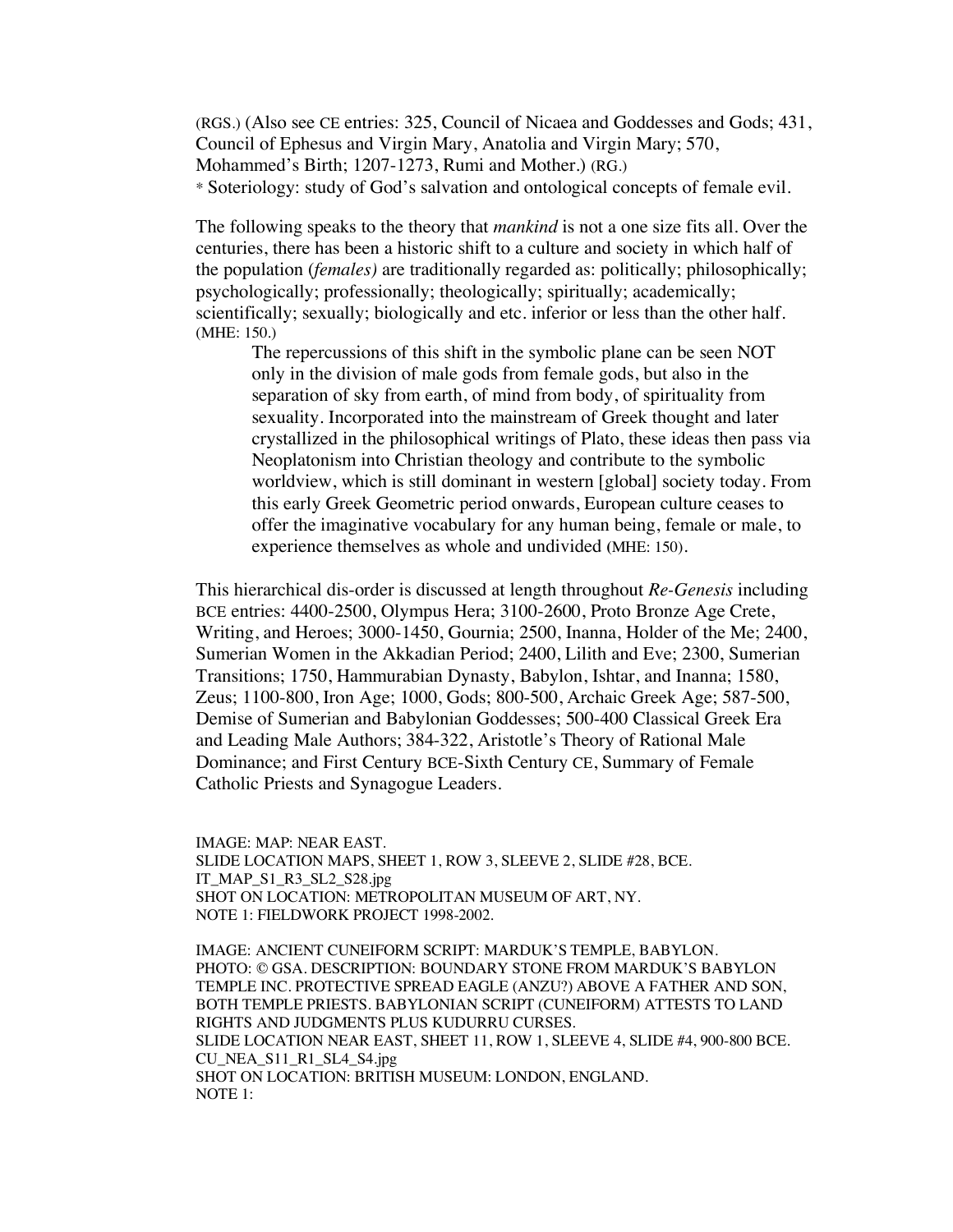THE ASSEMBLY ASKS THE GOD MARDUK TO DESTROY THE GODDESS TIAMAT – THE ORIGINAL PROGENITOR AND CREATOR OF ALL, ONCE EQUATED, LIKE NAMMU, WITH THE PRIMEVAL SEA, BUT NOW ASSOCIATED WITH INERTIA, CHAOS AND ANARCHY, OPPOSED TO THE EMERGING FORCES OF ACTIVITY AND ORDER (PPSF: 63) (PPSF: 60-65). NOTE 2: FIELDWORK PROJECT 2002.

IMAGE: SERPENT – DRAGON TIAMAT ON ISHTAR'S GATE: MESOPOTAMIA. PHOTO: © GSA. DESCRIPTION: UPPER REGISTER INC. RELIEFS OF TIAMAT WITH SERPENT TAIL AND UNICORN BROW ON ISHTAR'S GATE, RE. BABYLON CREATION EPIC, *ENUMA ELISH*.

SLIDE LOCATION NEAR EAST, SHEET 6A, ROWS 1, SLEEVE 3, SLIDE #35, 604-562 BCE CU\_NEA\_S6A\_R1\_SL3\_S35.jpg

SHOT ON LOCATION: ISTANBUL ARCHAEOLOGICAL MUSEUM: ISTANBUL, TURKEY. NOTE 1: "THE ASSEMBLY ASKS THE GOD MARDUK TO DESTROY THE GODDESS TIAMAT – THE ORIGINAL PROGENITOR AND CREATOR OF ALL (PPSF: 63) (PPSF: 60- 65)."

NOTE 2:

ALTHOUGH BABYLONIAN/MESOPOTAMIAN MARDUK WAS APPARENTLY THE FIRST GOD TO CONQUER THE DEITY TIAMAT AND THEN CLAIM VICTORY OVER THE MOTHER GODDESS AND MATERNAL LINEAGE, OTHER GODS ALSO STRUGGLED FOR SIMILAR SUPREMACY IN PERSIA, INDIA, ANATOLIA, CANAAN, GREECE AND EGYPT (MG: 275; RGS). (SOURCE: ENTRY ABOVE.)

NOTE 3:

*ENUMA ELISH* AND THE *GARDEN OF EDEN.* THE CENTERPIECE IS EITHER GOD OVERCOMING THE SERPENT – OR – MARDUK OVERCOMING THE SNAKE/ DRAGON TIAMAT (TEHOM THE DEEP) (MG: X1-XV, 298; FAD: 16-17; RGS). SOURCE: ENTRY ABOVE.)

NOTE 4: FIELDWORK PROJECT 1986.

IMAGE: DRAGON/SNAKE GODDESS TIAMAT (OR INANNA): BABYLON. \* PHOTO: © GSA. DESCRIPTION: SCHEMATIZED DRAGON/SNAKE GODDESS TIAMAT, BABYLON. (SV: 47, FIG. 1.8a.)

SLIDE LOCATION NEAR EAST, SHEET 2, ROW 2, SLEEVE 4, SLIDE #21, 4000-3500 BCE. CU\_NEA\_S2\_R2\_SL4\_S21.jpg

SHOT ON LOCATION: BRITISH MUSEUM: LONDON, ENGLAND. NOTE 1:

> A DOCUMENT FREQUENTLY CITED IS THE *BABYLONIAN CREATION EPIC, ENUMA ELISH* IN WHICH THE CELEBRATED SERPENT – DRAGON TIAMAT IS RITUALLY SLAUGHTERED IN THE RE-ENACTMENT OF THE KING'S ABSOLUTE POWER (MOG: 80-81; MG: 280-281; PPSF: 63; RGS). (SOURCE: ENTRY ABOVE.)

NOTE 2:

*ENUMA ELISH* AND THE *GARDEN OF EDEN.* THE CENTERPIECE IS EITHER GOD OVERCOMING THE SERPENT – OR – MARDUK OVERCOMING THE SNAKE /DRAGON TIAMAT (TEHOM THE DEEP) (MG: X1-XV, 298; FAD: 16-17; RGS) SOURCE: ENTRY ABOVE).

NOTE 3: \* THIS DRAGON GODDESS MAY BE UNDERSTOOD AS TIAMAT – OR – INANNA. (SV: 47, FIG. 1.8a).

NOTE 4: FIELDWORK PROJECT 1998-2002.

IMAGE: WINGED, WISDOM KA GODDESS LILITH/EVE: PRE–INDO-EUROPEAN. PHOTO: © GSA. DESCRIPTION: WINGED WISDOM GODDESS KA – LILITH (OR POSSIBLY ISHTAR?) WITH CROWN OF HORNS AND TALON BIRD FEET STANDING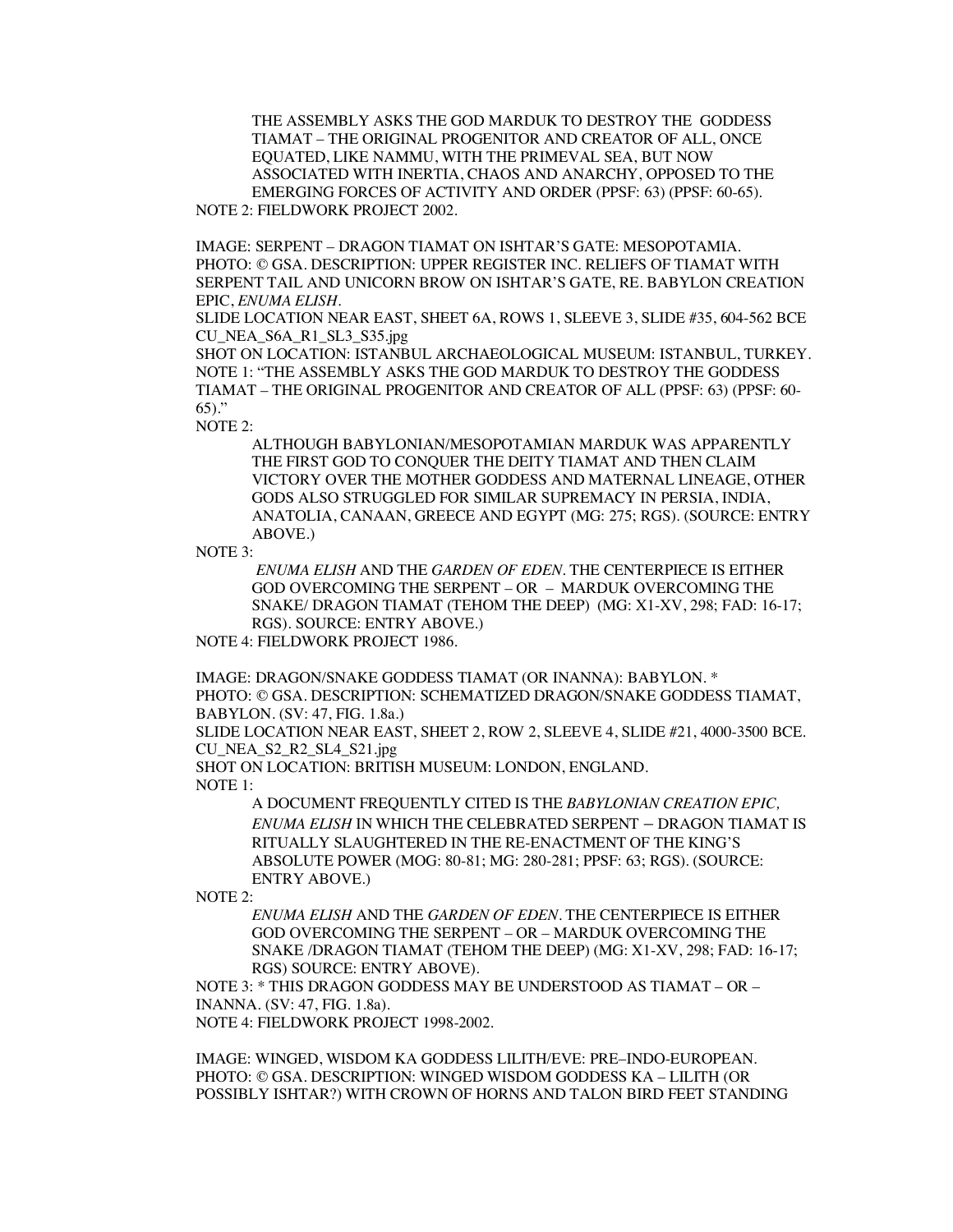ON TWO BACK–TO–BACK HORNED ANIMALS. (IMAGE IS NOT TO BE CONFUSED WITH THE BURNEY RELIEF.) (IQ: 6, 179.)

SLIDE LOCATION NEAR EAST, SHEET 4, ROW 1, SLEEVE 3, SLIDE #16E, 2000-1600 BCE CU\_NEA\_S4\_R1\_SL3\_S16E.jpg

SHOT ON LOCATION: MUSÉE DU LOUVRE: PARIS, FRANCE.

NOTE 1: THE MYTHOLOGY OF *BABYLONIAN CREATION EPIC*, *ENUMA ELISH* SUGGESTS THAT THE GODDESSES, NATURE, AND CHAOS, REPRESENTED FORCES TO CONQUER SIMILAR TO THE *GARDEN OF EDEN* EPIC (RGS). (SOURCE: ENTRY ABOVE.)

NOTE 2:

IN GENESIS 1-3, c. 1200-300 BCE, LILITH IS PORTRAYED AS ADAM'S FIRST WIFE (CONSORT) \* IN THE GARDEN OF EDEN. SUBSEQUENTLY EXPELLED FROM THE GARDEN, AND PROCLAIMED A HORNED, EVIL SCREECH OWL WITH TALON FEET, SHE FLEW AWAY TO THE WILD DESERTS OF THE RED SEA, THERE TO BE CURSED (RGS).

NOTE 3:

\* WHEN INDO–EUROPEAN GODS TOOK OVER BIRTH AND CREATION ATTRIBUTES, GODDESSES WERE THEN REDUCED TO THE POSITION OF BRIDES AND WIVES, AND 'NOT ALWAYS SUCCESSFULLY OR CONSENSUALLY' (TLG: 164; RGS). GIVEN THAT LILITH WAS PRE–INDO-EUROPEAN, IT IS UNLIKELY THAT SHE WAS CONSIDERED – OR – KNOWN AS ADAM'S *WIFE* (RGS)? (RGS: 1100-800, MEDITERRANEAN DARK AGES).

NOTE 4: THE HEBREW NAME LILITH MEANS 'A NOCTURNAL SPECTRE,' MOST LIKELY AS IN THE SCREECH OWL (FG: 133; HCL; RGS) (HG: 221; HM.) (RGS: 2400, LILITH AND EVE).

NOTE 5:

*ENUMA ELISH* AND THE *GARDEN OF EDEN.* THE CENTERPIECE IS EITHER GOD OVERCOMING THE SERPENT – OR – MARDUK OVERCOMING THE SNAKE /DRAGON TIAMAT (TEHOM THE DEEP) (MG: X1-XV, 298; FAD: 16-17; RGS). SOURCE: ENTRY ABOVE.)

NOTE 6: KA (ORANT) POSTURE: STANDING IN A CELEBRATION POSTURE WITH ARMS RAISED OVERHEAD. (DM: 12.)

NOTE 7: FIELDWORK PROJECT 1980-1989.

IMAGE: BRONZE SERPENT RE. EVE/LILITH: (ANATOLIA) TURKEY. PHOTO: © GSA. DESCRIPTION: SERPENT, KEY LINK RE. REDEMPTIVE POWERS AND SALVATION SAVIOR GODS.

SLIDE LOCATION TURKEY, SHEET 112, ROW 4, SLEEVE 3, SLIDE #Bk280, BCE. CO\_TUR\_S112\_R4\_SL3\_SBk280

SHOT ON LOCATION: BERGAMA MUSEUM: BERGAMA, TURKEY. NOTE 1, SERPENT:

THE MYTH OF ADAM, EVE AND THE SERPENT WAS A KEY TEXT FOR THE FOUNDERS OF THE CHRISTIAN CHURCH, ANXIOUS TO ESTABLISH A LINK BETWEEN THE REDEMPTIVE POWERS OF CHRIST AND THE ORIGINS OF HUMAN BAD BEHAVIOUR, AND THIS APPARENTLY UNSOPHISTICATED STORY, FLAWED BY THE CONTRADICTIONS AND AMBIGUITIES THAT MARK IT AS A TRANSITIONAL MYTH, HAS REMAINED THE ESSENTIAL SOURCE FOR CHRISTIAN DEFINITIONS OF SEXUALITY FOR NEARLY TWO THOUSAND YEARS (EAB: 4-5). (SOURCE: ENTRY ABOVE.)

NOTE 2:

*ENUMA ELISH* AND THE *GARDEN OF EDEN.* THE CENTERPIECE IS EITHER GOD OVERCOMING THE SERPENT – OR – MARDUK OVERCOMING THE SNAKE/ DRAGON TIAMAT (TEHOM THE DEEP) (MG: X1-XV, 298; FAD: 16-17; RGS). SOURCE: ENTRY ABOVE.)

NOTE 3: FIELDWORK PROJECT 1986.